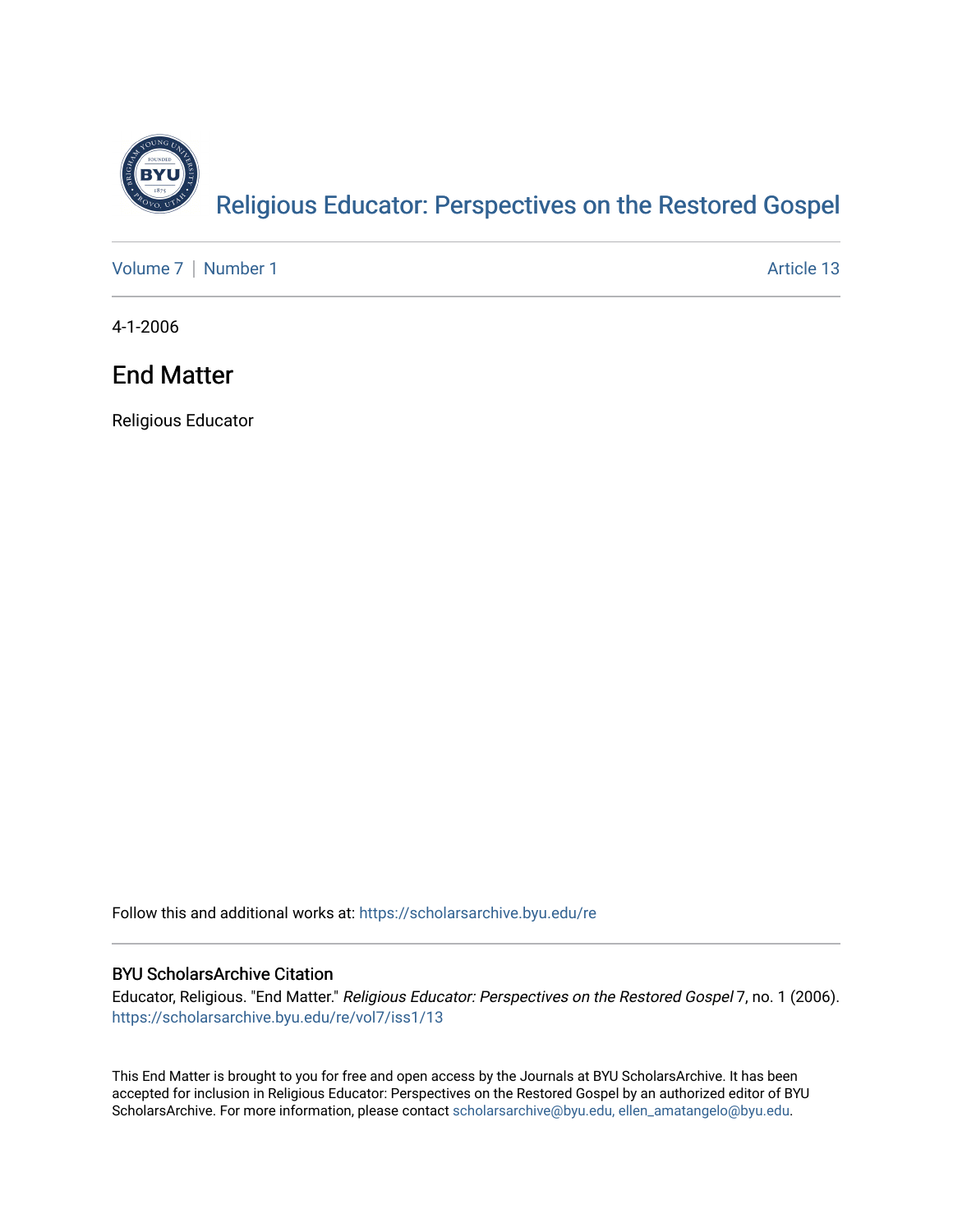# New Publications



*Joseph Smith and the Doctrinal Restoration*

 "Joseph Smith, the Prophet and Seer of the Lord, has done more, save Jesus only, for the salvation of men in this world, than any other man that ever lived in it" (D&C 135:3). This year's Sperry Symposium volume focuses on truths restored through the Prophet Joseph Smith. It celebrates his 200th birthday

and the 175th anniversary of the Church's founding.

*\$24.95, ISBN 1-59038-489-X*



*Sperry Symposium Classics: The Old Testament Edited by Paul Y. Hoskisson*

 Explore the Old Testament as the original testament of the Savior's dealings with humanity. Topics include the law of Moses, the Abrahamic covenant, and the teachings of Isaiah and Elijah. Elder Russell M. Nelson, Robert L. Millet, and others offer scriptural insights in these classic Sperry Symposium addresses.

*\$25.95, ISBN 1-59038-533-0*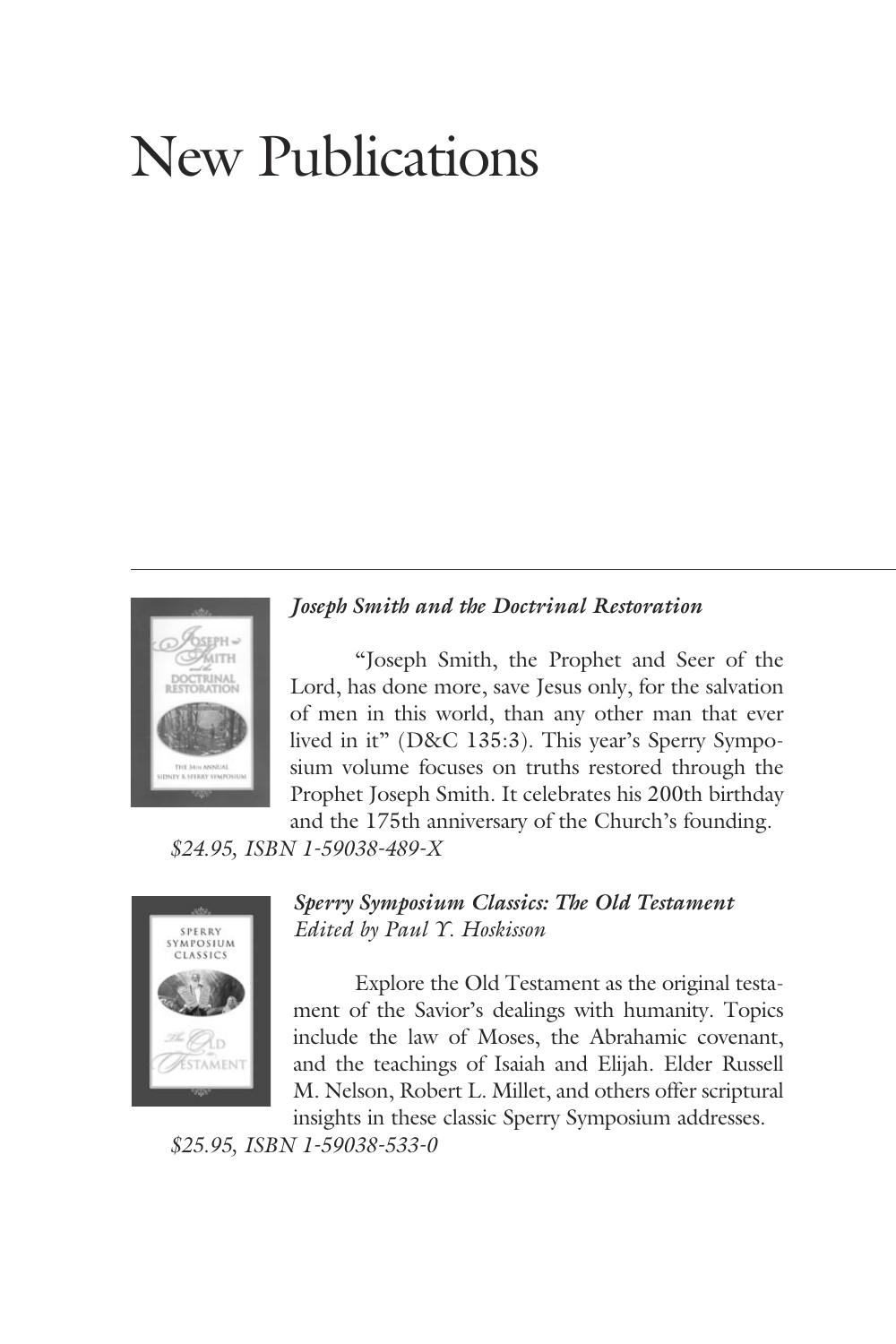

#### *Pioneers in the Pacific: Memory, History, and Cultural Identity among the Latter-day Saints Edited by Grant Underwood*

 In this volume, President Gordon B. Hinckley tells inspiring stories of missionaries and members in Australia, Hawaii, New Zealand, Samoa, Tahiti, and Tonga. Elder Glen L. Rudd recalls serving with Matthew Cowley, the "Apostle of the Polynesians,"

a man loved for his faith and kindness. Chieko N. Okazaki discusses the need for harmony between gospel principles and human culture. Groundbreaking chapters tell the history of Saints in the islands.

 *\$19.95, ISBN 0-8425-2616-1*



*Fire on Ice: The Story of Icelandic Latter-day Saints at Home and Abroad Fred E. Woods*

 How did the message of the restored gospel come to Iceland, the land of fire and ice? What made its converts so adventurous to make this lengthy Utah journey by sail, rail, and trail? What challenges did they encounter trying to assimilate into a western Ameri-

can culture? This book provides the answers. Its publication marks a dual sesquicentennial commemoration: the arrival of the first Icelandic Latter-day Saints in Utah and the earliest settlement of Icelanders in the United States.

*\$15.95, ISBN 0-8425-2617-X*



*A Descriptive Bibliography of the Mormon Church, Vol. 2*

*Peter Crawley*

 On July 21, 1847, Orson Pratt and Erastus Snow, with one horse between them, paused at the mouth of Emigration Canyon and then made their way into the Great Salt Lake Valley—the first Latter-day Saints to walk on the land that would become their

home. This volume tells the story of Latter-day Saint publishing efforts as the Church settled Utah. It also features detailed descriptions of Orson Pratt's missionary publications in England and the printed works of missionaries in France, Italy, Denmark, and the Pacific islands. Researchers, librarians, book collectors, and serious students of Mormonism will find this book a valuable reference guide to these early publications.

*\$65.00, ISBN 0-8425-2603-X*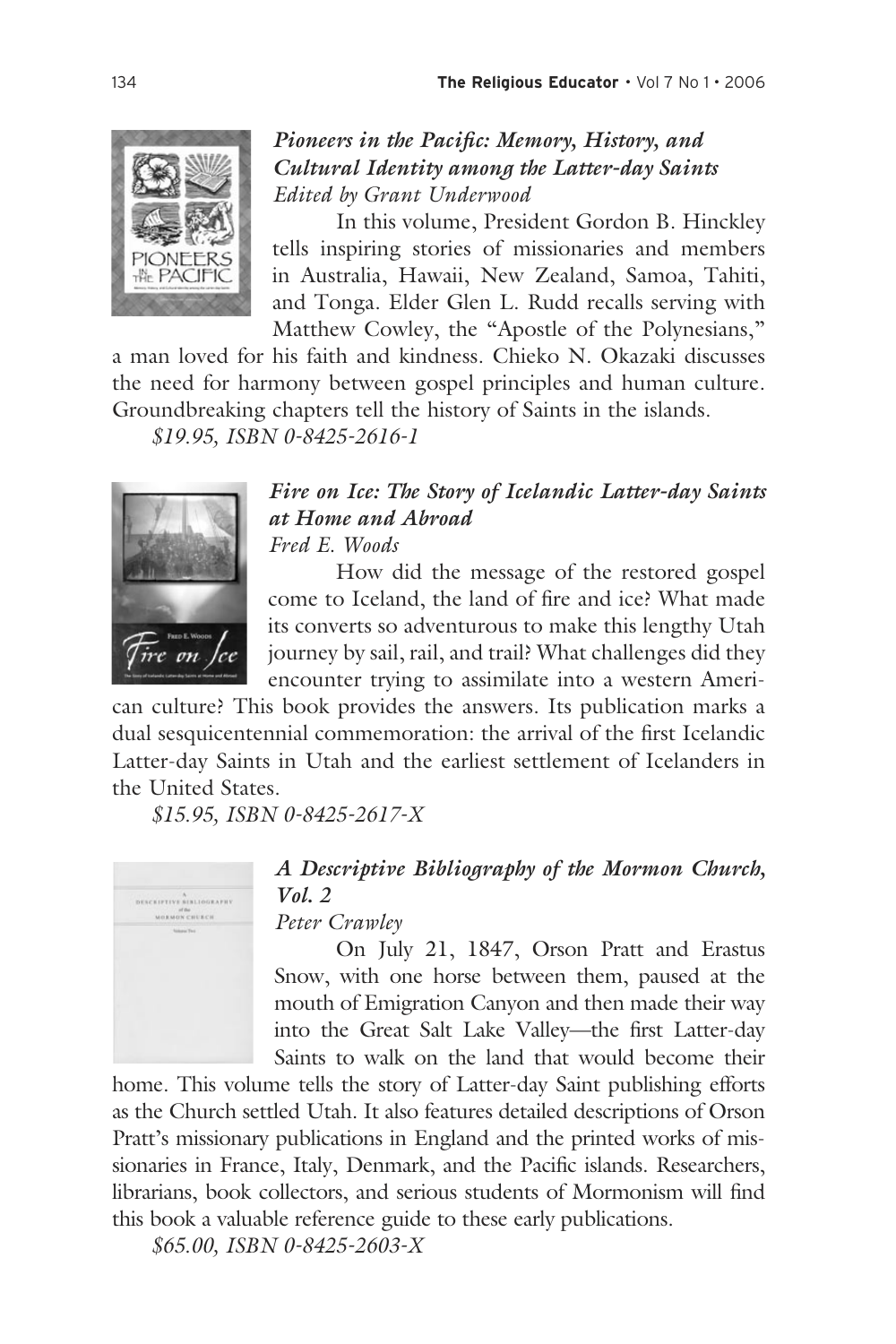

## *Window of Faith: Latter-day Saint Perspectives on World History*

*Edited by Roy A. Prete*

 Historians rarely discuss God's hand in history. This collection offers the vantage of faith in viewing the events of the modern world. The book features Elder Alexander B. Morrison's keynote address on God's role in history, along with timely articles that

delve into the role of divine providence in world events. Topics include the voyage of Columbus to the Americas, the birth of freedom in the Western world, scientific and technical advances, and the rise of The Church of Jesus Christ of Latter-day Saints.

*\$49.95, ISBN 0-8425-2610-2*



### *Latter-day Saint Nurses at War: A Story of Caring and Compassion*

*Compiled by Patricia Rushton, Lynn Clark Callister, and Maile K. Wilson*

 This remarkable book tells the story of Latterday Saint nurses who have served in the military, covering the engagements from World War I through Operation Iraqi Freedom. Each conflict is

introduced by a brief historical background, followed by individual accounts that capture the struggles and sacrifices of nurses who served so faithfully.

 *\$29.95, ISBN 0-8425-2611-0*



#### *Salvation in Christ: Comparative Christian Views Edited by Roger R. Keller and Robert L. Millet*

 What do Christians believe about spiritual rebirth, justification, sanctification, and the fate of people who did not hear the gospel in their lifetimes? Scholars from many Christian traditions converged on the campus of Brigham Young University to share their perspectives. This volume weaves together the different hues of doctrinal

understanding into a tapestry unified by faith in Jesus Christ. *\$24.95, ISBN 0-8425-2606-4*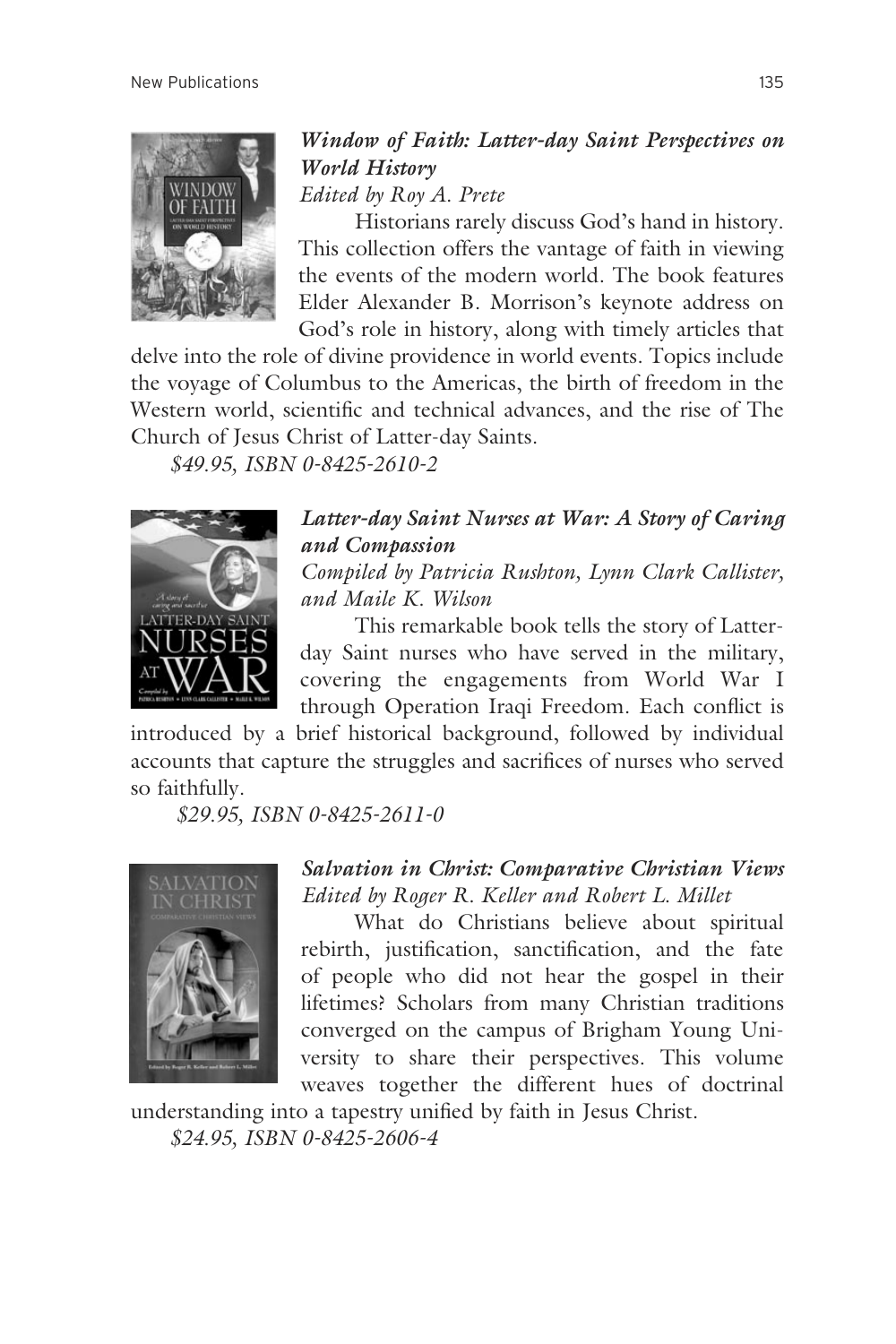

#### RELIGIOUS STUDIES CENTER **BRIGHAM YOUNG UNIVERSITY**

#### **Religious Studies Center**

Established in 1975 by BYU Religious Education Dean Jeffrey R. Holland, the Religious Studies Center (RSC) is the research arm of Religious Education at Brigham Young University. Since its inception, it has provided funding for numerous projects, including conferences, books, and articles relating to Latter-day Saint culture, history, scripture, and doctrine. The RSC endeavors to use its resources to, first, facilitate excellence in teaching the gospel of Jesus Christ; second, encourage research and publication that contribute to the mission of the university and its sponsoring institution, The Church of Jesus Christ of Latter-day Saints; and third, promote study and understanding of other cultures and religions.

#### **Research and Publication**

One of the primary aspects of the RSC's mission is to enhance understanding of revealed truths. The ultimate interpretation of doctrinal matters rests with the First Presidency and the Quorum of the Twelve Apostles; therefore, we seek to discover historical background, provide cultural and linguistic details, and explore new avenues of understanding into our faith, history, and way of life. Thus, research into scripture, Church history, and religious matters in general is an important part of what the full-time Religious Education faculty do. Because BYU is primarily a teaching institution, we recognize as our major thrust the classroom experience. We seek, however, to expand our classroom through the writing and publication of our research.

The RSC helps fund several meaningful projects each year and publishes books, articles, a newsletter, and the *Religious Educator* in helping to